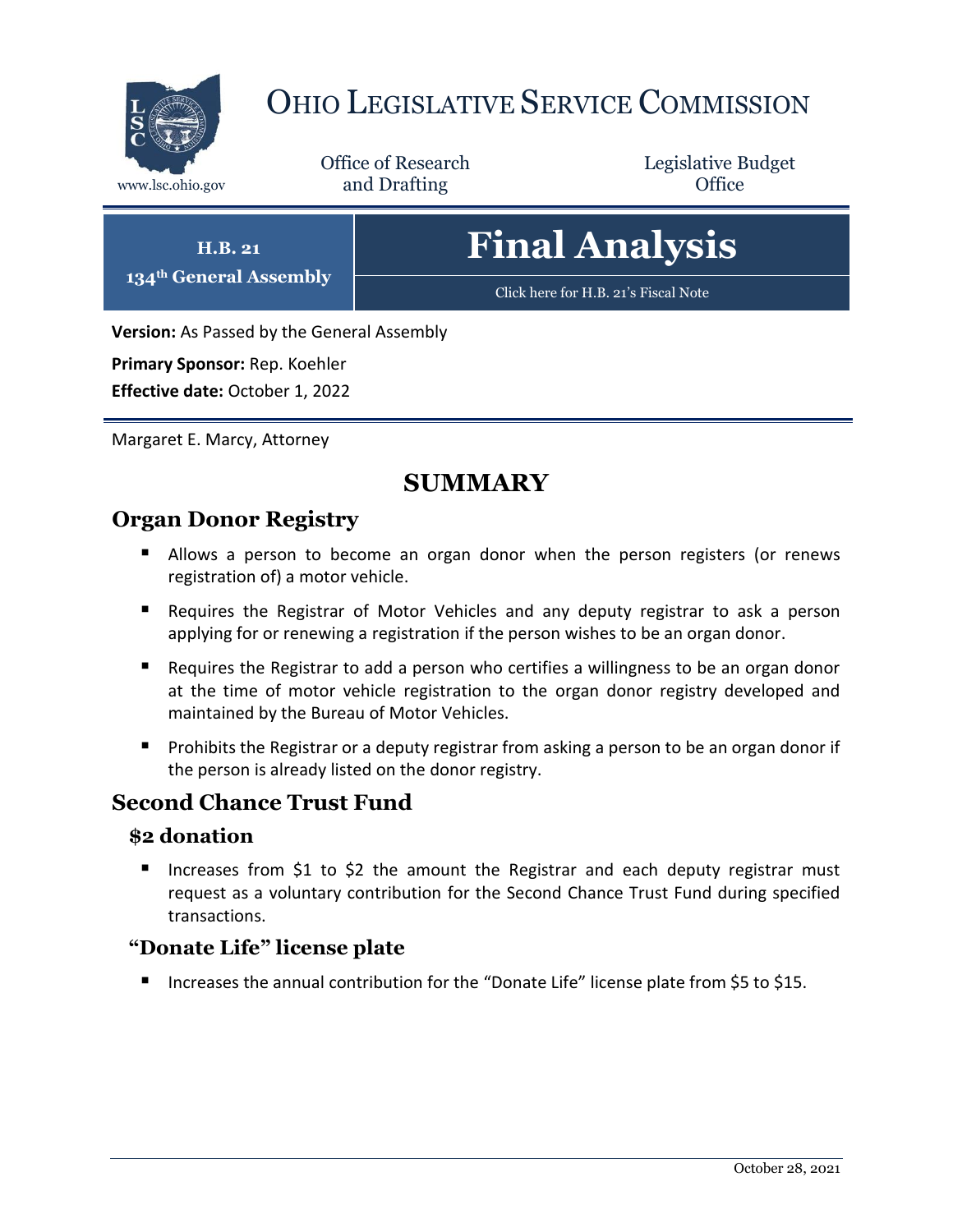## **DETAILED ANALYSIS**

## **Organ Donor Registry**

#### **Background**

Under continuing law, the Bureau of Motor Vehicles maintains a donor registry that identifies individuals who have agreed to make an anatomical gift (to be an organ donor). Among other opportunities, an individual can agree to be an organ donor while applying for or renewing a driver's license, commercial driver's license, or state identification card (ID). If an individual agrees and fills out the standard form to be an organ donor at one of those times, the Registrar of Motor Vehicles adds the person to the registry. The Registrar then places an organ donor symbol on the person's license or ID. The information in the registry is available to organ procurement organizations, tissue banks, and eye banks at all times. $<sup>1</sup>$ </sup>

#### **Motor vehicle registration**

The act also requires the Registrar and deputy registrars to ask a person if the person wishes to be an organ donor at the time of motor vehicle registration and renewal. If the person agrees to do so and completes the standard form, the person is added to the registry.

#### **Other Registry provisions**

The act prohibits the Registrar or a deputy registrar from asking a person already included in the registry whether the person wishes to be an organ donor. Additionally, it authorizes the Registrar to formulate rules that establish the manner in which a request to be an organ donor is included in an application for a motor vehicle registration, driver's license, or ID (e.g. directly on the application or through links that redirect the applicant to a separate application specific to the registry). The Registrar must formulate the rules in conjunction with the Director of Health and the Second Chance Trust Fund Advisory Committee.<sup>2</sup>

### **Second Chance Trust Fund**

#### **\$2 donation**

The act increases from \$1 to \$2 the amount the Registrar and deputy registrars must request as a voluntary contribution for the Second Chance Trust Fund during driver's license, motorcycle operator's endorsement, commercial driver's license, ID, or duplicate license or card issuance or renewal. The Second Chance Trust Fund consists, in part, of these voluntary contributions. The Director of Health must use the fund for certain educational and development programs related to organ, tissue, and eye donation.<sup>3</sup>

 $\overline{a}$ 

<sup>1</sup> R.C. 2108.05 and 2108.23.

<sup>2</sup> R.C. 2108.05(A)(2)*,* 2108.23(A) and (C)(1)(f), and 4503.10(A)(8).

<sup>3</sup> R.C. 2108.34 and 4501.028; R.C. 4506.081, 4507.231, and 4507.501, repealed.